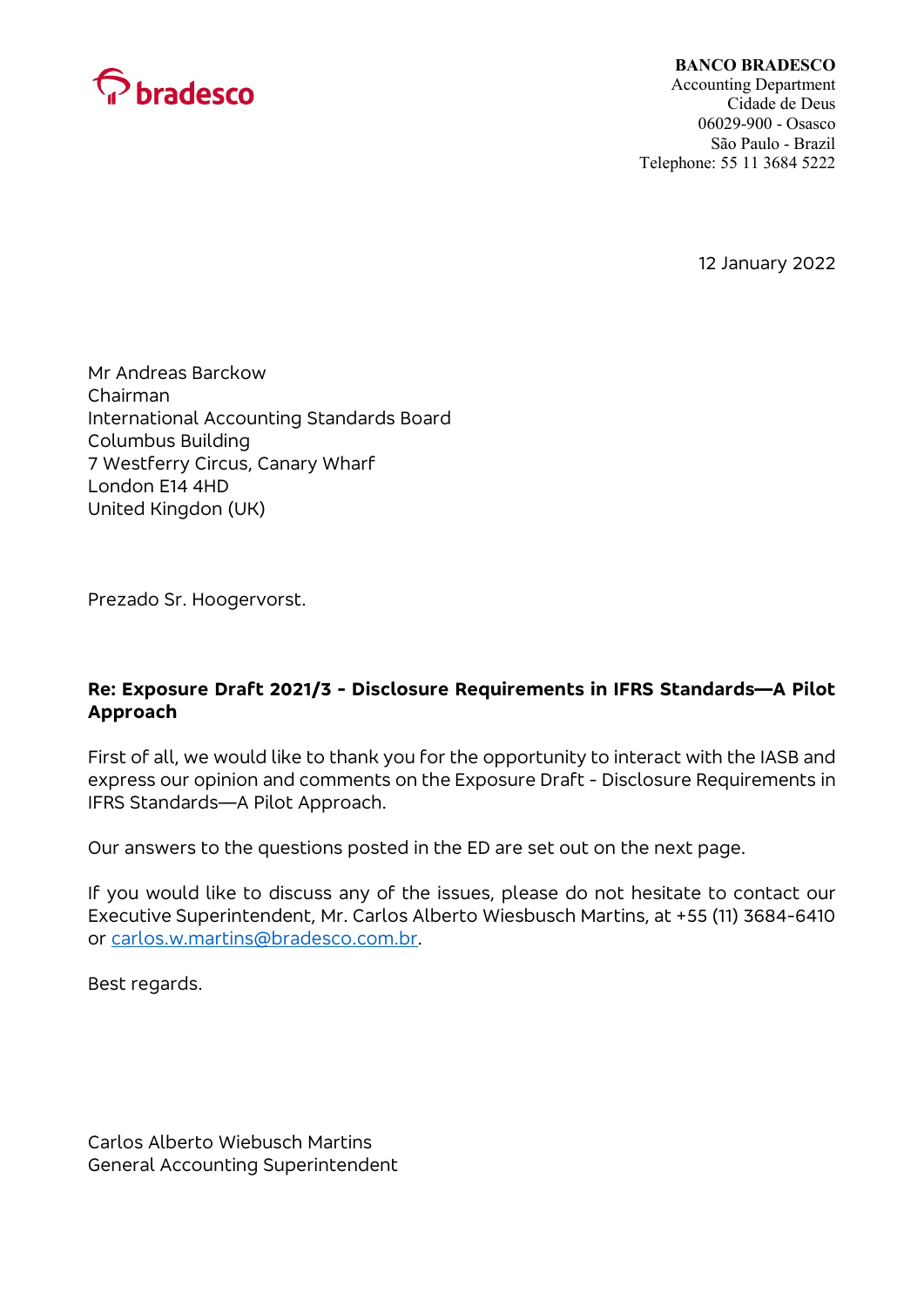

#### **Questions**

## Question 1—Using overall disclosure objectives

Paragraphs DG5–DG7 of this Exposure Draft explain how the Board proposes to use overall disclosure objectives in future.

(a) Do you agree that the Board should use overall disclosure objectives within IFRS Standards in future? Why or why not?

(b) Do you agree that overall disclosure objectives would help entities, auditors and regulators determine whether information provided in the notes meets overall user information needs? Why or why not?

### Answer Question 1

We agree that the overall disclosure objectives can help all involved, the entities, the auditor and the financial statements users.

## Question 2—Using specific disclosure objectives and the disclosure problem

Paragraphs DG8–DG10 of this Exposure Draft explain how the Board proposes to use specific disclosure objectives in future.

(a) Do you agree that specific disclosure objectives, and the explanation of what the information is intended to help users do, would help entities apply judgements effectively when preparing their financial statements to:

- (i) provide relevant information;
- (ii) eliminate irrelevant information; and
- (iii) communicate information more effectively?

Why or why not? If not, what alternative approach would you suggest and why?

(b) Do you agree that specific disclosure objectives, and the explanation of what the information is intended to help users do, would provide a sufficient basis for auditors and regulators to determine whether an entity has applied judgements effectively when preparing their financial statements? Why or why not?

#### Question 3—Increased application of judgement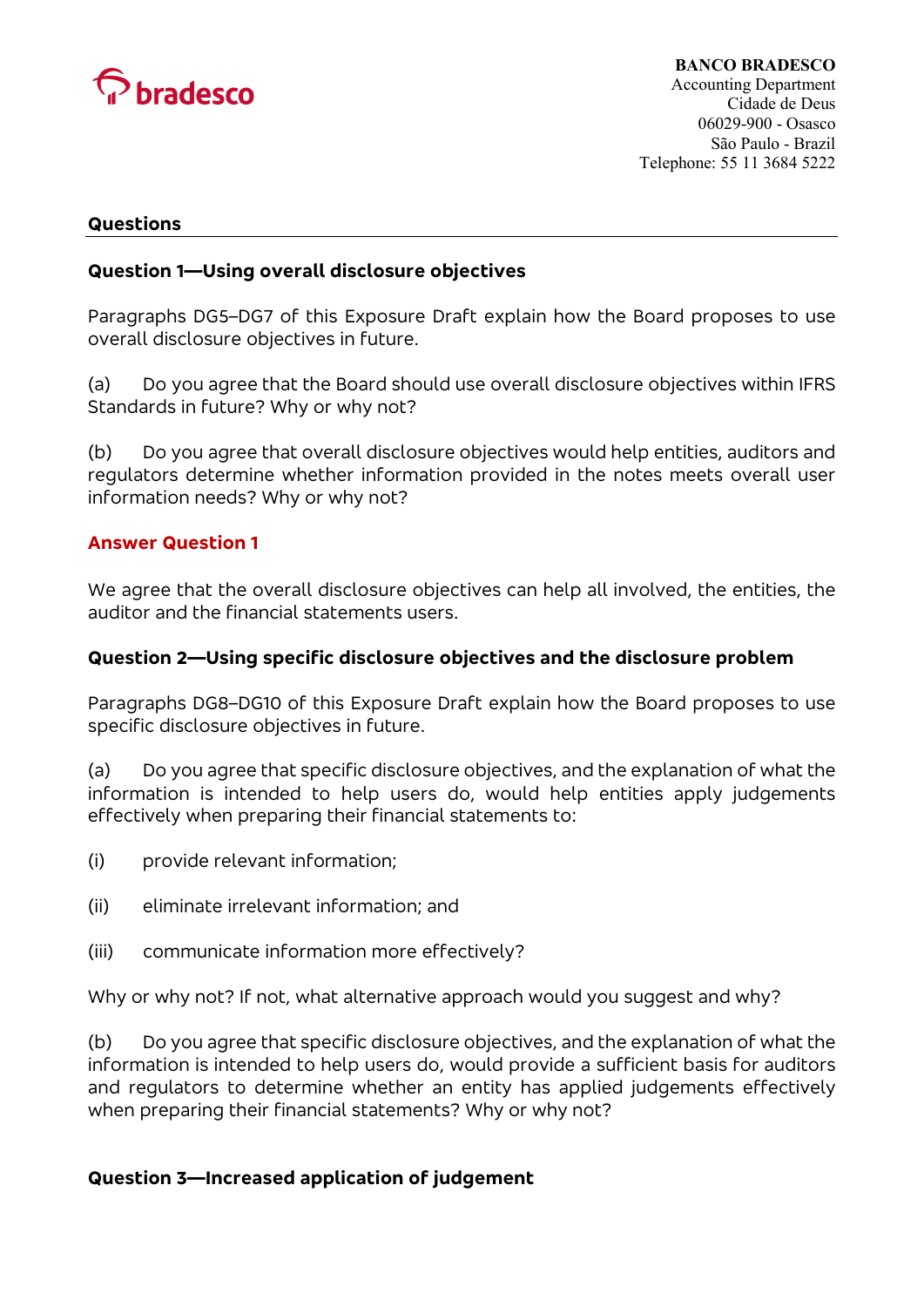

Paragraphs DG2–DG3 and DG8–DG13 of this Exposure Draft explain why, in future, the Board proposes to:

(a) use prescriptive language to require an entity to comply with the disclosure objectives.

(b) typically use less prescriptive language when referring to items of information to meet specific disclosure objectives. An entity, therefore, would need to apply judgement to determine the information to disclose in its circumstances.

This approach is intended to shift the focus from applying disclosure requirements like a checklist to determining whether disclosure objectives have been satisfied in the entity's own circumstances. Paragraphs BC188–BC191 of the Basis for Conclusions describe the likely effects of this approach on the behaviour of entities, auditors and regulators towards disclosures in financial statements. Paragraphs BC192–BC212 of the Basis for Conclusions describe the likely effects of this approach on the quality of financial reporting, including the cost consequences of the approach.

(a) Do you agree with this approach? Why or why not? If not, what alternative approach do you suggest and why?

(b) Do you agree that this approach would be effective in discouraging the use of disclosure requirements in IFRS Standards like a checklist? Why or why not?

(c) Do you agree that this approach would be effective in helping to address the disclosure problem? For example, would the approach help entities provide decisionuseful information in financial statements? Why or why not?

(d) Do you agree that this approach would be operational and enforceable in practice? Why or why not?

(e) Do you have any comments on the cost of this approach, both in the first year of application and in subsequent years? Please explain the nature of any expected incremental costs, for example, changes to the systems that entities use to produce disclosures in financial statements, additional resources needed to support the increased application of judgement, additional audit costs, costs for users in analysing information, or changes for electronic reporting.

# Question 4—Describing items of information to promote the use of judgement

The Board proposes to use the following less prescriptive language when identifying items of information: 'While not mandatory, the following information may enable an entity to meet the disclosure objective'. Paragraph BC19–BC26 of the Basis for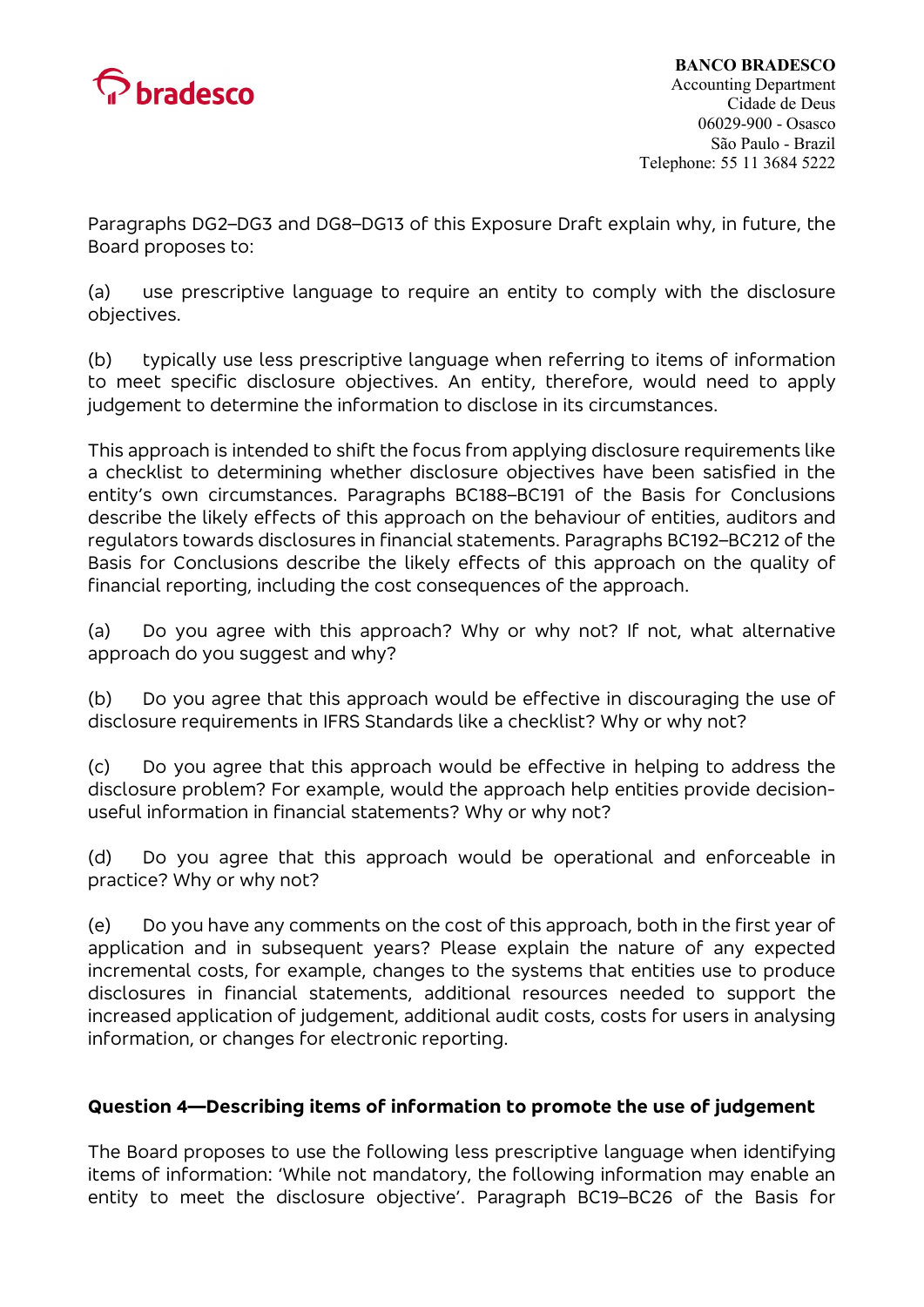

Conclusions describe the Board's reasons for this language and alternative options that the Board considered.

Do you agree that the proposed language is worded in a way that makes it clear that entities need to apply judgement to determine how to meet the specific disclosure objective? If not, what alternative language would you suggest and why?

## Answer Questions 2 to 4

We note that the standard maintains minimum requirements in specific disclosure objectives with the possibility of non-mandatory in some disclosures, so the entity evaluates this needs through relevance judgments (materiality). Anyway, the entities should comply the overall disclosure objectivies requirements.

Therefore, we agree with the proposed changes.

## Question 5—Other comments on the proposed Guidance

Paragraphs BC27–BC56 of the Basis for Conclusions describe other aspects of how the Board proposes to develop disclosure requirements in IFRS Standards in future applying the proposed Guidance. Paragraphs BC188–BC212 of the Basis for Conclusions explain the expected effects of any disclosure requirements developed using the proposed Guidance.

Do you have any other comments on these aspects? Please indicate the specific paragraphs or group of paragraphs to which your comments relate (if applicable).

Proposed amendments to IFRS 13 Fair Value Measurement applying the proposed Guidance

Assets and liabilities measured at fair value in the statement of financial position after initial recognition

In paragraphs 100–101 of the [Draft] amendments to IFRS 13, the Board proposes an overall disclosure objective that requires an entity to disclose information that enables users of financial statements to evaluate the entity's exposure to uncertainties associated with fair value measurements of classes of assets and liabilities measured at fair value in the statement of financial position after initial recognition. The information shall enable users of financial statements to understand:

(a) the significance of those classes of assets and liabilities for the entity's financial position and performance;

(b) how their fair value measurements have been determined; and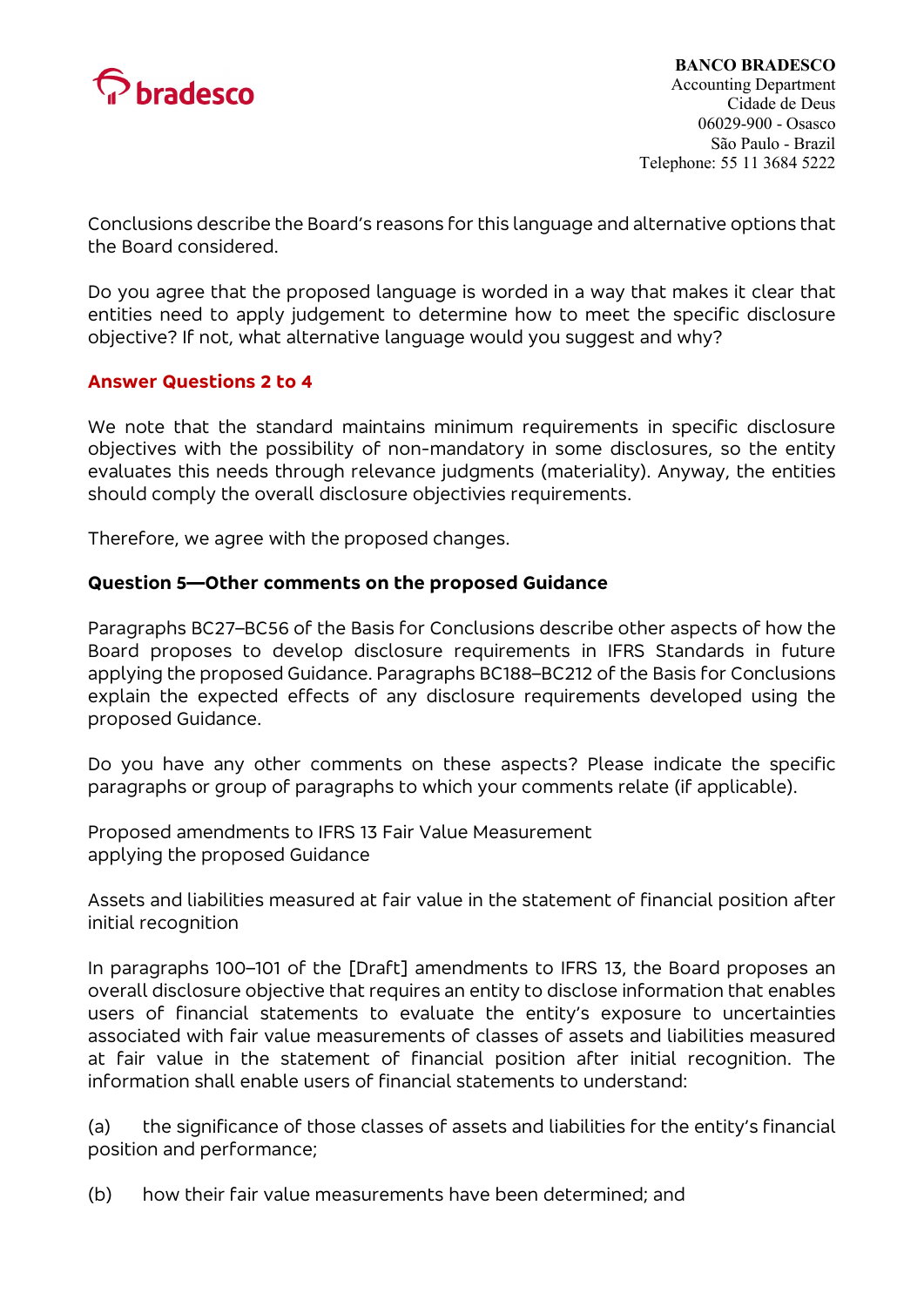

(c) how changes in those measurements could have affected the entity's financial statements at the end of the reporting period.

# Question 6—Overall disclosure objective for assets and liabilities measured at fair value in the statement of financial position after initial recognition

Paragraphs BC62–BC73 of the Basis for Conclusions describe the Board's reasons for proposing the overall disclosure objective for assets and liabilities measured at fair value in the statement of financial position after initial recognition.

Do you agree that this proposed objective would result in the provision of useful information that meets the overall user information needs about assets and liabilities measured at fair value in the statement of financial position after initial recognition? If not, what alternative objective do you suggest and why?

For assets and liabilities measured at fair value in the statement of financial position after initial recognition, the Board proposes specific disclosure objectives that require an entity to disclose information about the:

(a) assets and liabilities within each level of the fair value hierarchy (paragraphs 103–106 of the [Draft] amendments to IFRS 13);

(b) measurement uncertainties associated with their fair value measurements (paragraphs 107–110 of the [Draft] amendments to IFRS 13);

(c) reasonably possible alternative fair value measurements (paragraphs 111–113 of the [Draft] amendments to IFRS 13); and

(d) reasons for changes in their fair value measurements (paragraphs 114–117 of the [Draft] amendments to IFRS 13).

# Question 7—Specific disclosure objectives for assets and liabilities measured at fair value in the statement of financial position after initial recognition

Paragraphs BC74–BC97 of the Basis for Conclusions describe the Board's reasons for proposing the specific disclosure objectives about assets and liabilities measured at fair value in the statement of financial position after initial recognition, and discuss approaches that the Board considered but rejected.

(a) Do you agree that the proposed specific disclosure objectives capture detailed user information needs about assets and liabilities measured at fair value in the statement of financial position after initial recognition? Why or why not? If not, what changes do you suggest?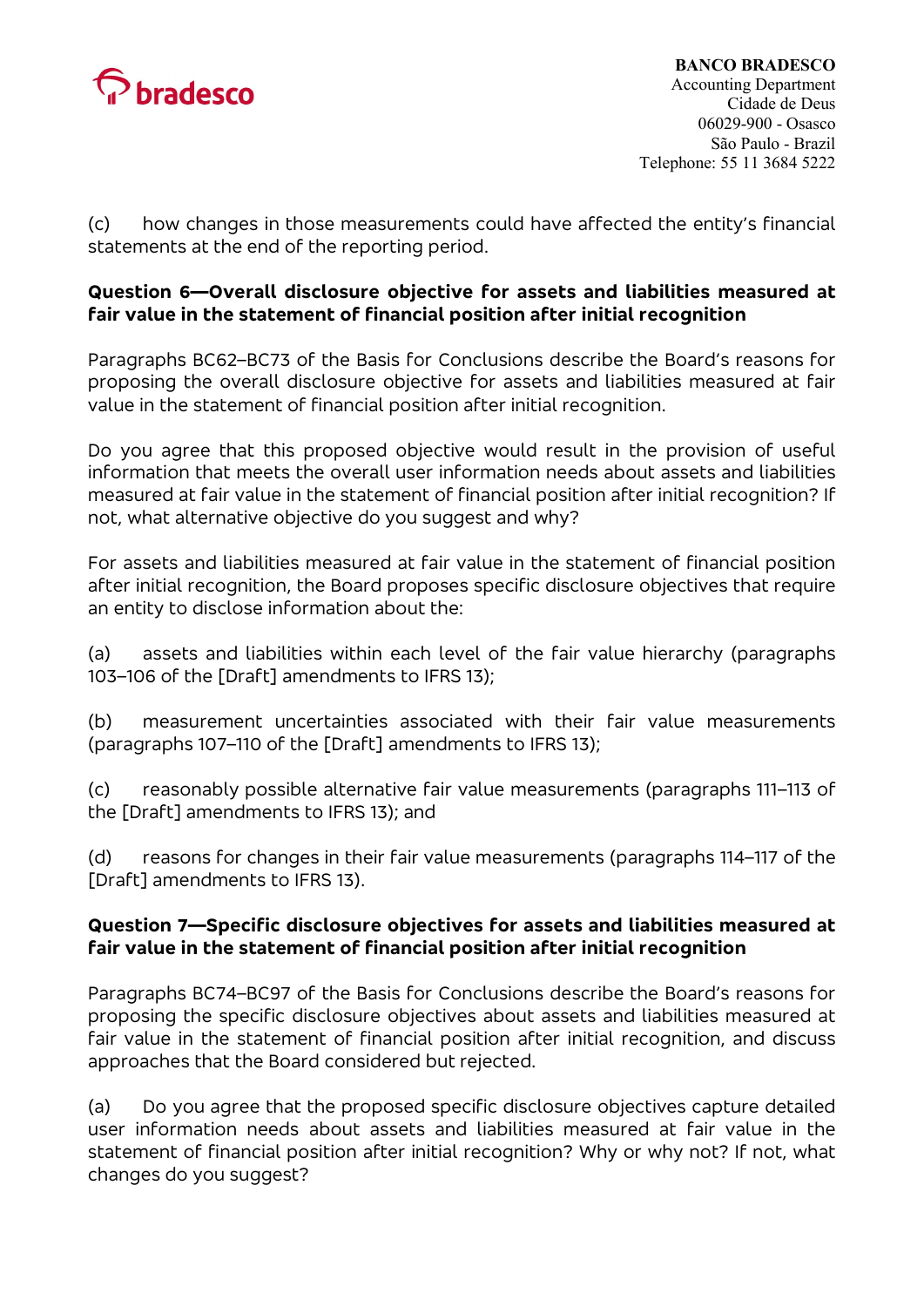

# BANCO BRADESCO

Accounting Department Cidade de Deus 06029-900 - Osasco São Paulo - Brazil Telephone: 55 11 3684 5222

(b) Do you agree that the proposed specific disclosure objectives would result in the provision of information about material fair value measurements and the elimination of information about immaterial fair value measurements in financial statements? Why or why not?

(c) Do you agree that the benefits of the specific disclosure objectives would justify the costs of satisfying them? Why or why not? If you disagree, how should the objectives be changed so that the benefits justify the costs? Please indicate the specific disclosure objective(s) to which your comments relate.

(d) Do you have any other comments on the proposed specific disclosure objectives?

Please indicate the specific disclosure objective(s) to which your comments relate.

# Question 8—Information to meet the specific disclosure objectives for assets and liabilities measured at fair value in the statement of financial position after initial recognition

Paragraphs BC74–BC97 of the Basis for Conclusions describe the Board's reasons for proposing the items of information to meet the specific disclosure objectives about assets and liabilities measured at fair value in the statement of financial position after initial recognition, and discuss information that the Board considered but decided not to include.

(a) Do you agree that entities should be required to disclose the proposed items of information in paragraphs 105, 109 and 116 of the [Draft] amendments to IFRS 13? Why or why not? If not, what changes do you suggest and how would they help an entity to meet the specific disclosure objective?

(b) Do you agree with the proposed items of information that are not mandatory but may enable entities to meet each specific disclosure objective? Why or why not? If not, what changes do you suggest and how would they help an entity to meet the specific disclosure objective?

Assets and liabilities not measured at fair value in the statement of financial position but for which fair value is disclosed in the notes

In paragraph 118 of the [Draft] amendments to IFRS 13, the Board proposes a specific disclosure objective that requires an entity to disclose information that enables users of financial statements to understand:

(a) the amount, nature and other characteristics of each class of assets and liabilities not measured at fair value in the statement of financial position but for which fair value is disclosed in the notes; and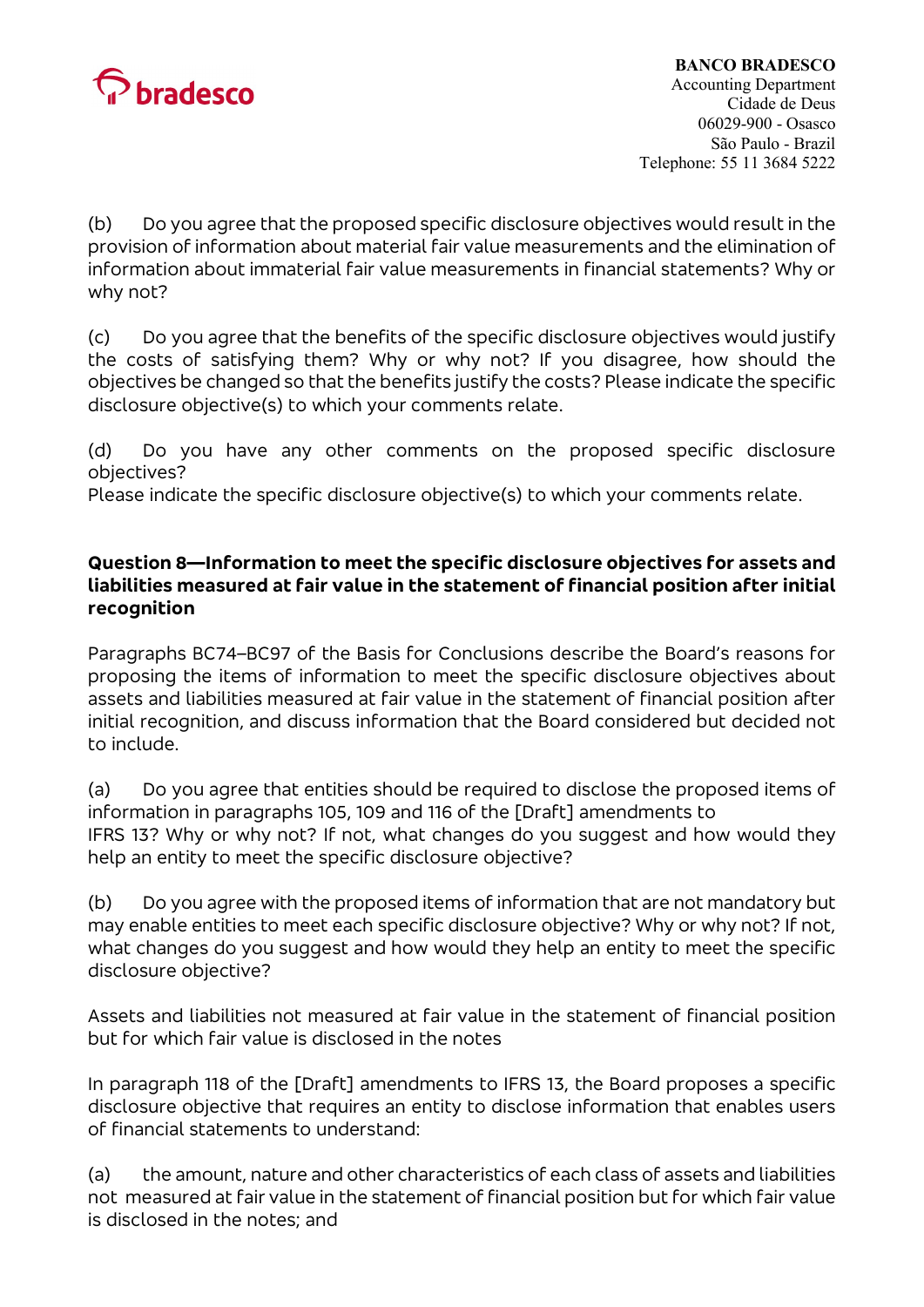

(b) how the characteristics relate to the categorisation of those classes of assets and liabilities in the fair value hierarchy.

# Question 9—Specific disclosure objective for assets and liabilities not measured at fair value in the statement of financial position but for which fair value is disclosed in the notes

Paragraphs BC98–BC99 of the Basis for Conclusions describe the Board's reasons for proposing the specific disclosure objective for assets and liabilities not measured at fair value in the statement of financial position but for which fair value is disclosed in the notes.

(a) Do you agree that the proposed specific disclosure objective captures detailed user information needs about assets and liabilities not measured at fair value in the statement of financial position but for which fair value is disclosed in the notes? Why or why not? If not, what changes do you suggest?

(b) Do you agree that this proposed specific disclosure objective would result in the provision of useful information about assets and liabilities not measured at fair value but for which fair value is disclosed in the notes? Why or why not?

(c) Do you agree that the benefits of the specific disclosure objective would justify the costs of satisfying it? Why or why not? If you disagree, how should the objective be changed so that the benefits justify the costs?

(d) Do you have any other comments about the proposed specific disclosure objective?

## Question 10—Information to meet the specific disclosure objective for assets and liabilities not measured at fair value in the statement of financial position but for which fair value is disclosed in the notes

Paragraph BC100 of the Basis for Conclusions describes the Board's reasons for proposing the items of information to meet the specific disclosure objective about assets and liabilities not measured at fair value in the statement of financial position but for which fair value is disclosed in the notes.

(a) Do you agree that entities should be required to disclose the proposed items of information in paragraph 120 of the [Draft] amendments to IFRS 13? Why or why not? If not, what changes do you suggest and how would they help an entity to meet the specific disclosure objective?

(b) Do you agree with the proposed items of information that are not mandatory but may enable entities to meet the specific disclosure objective? Why or why not? If not,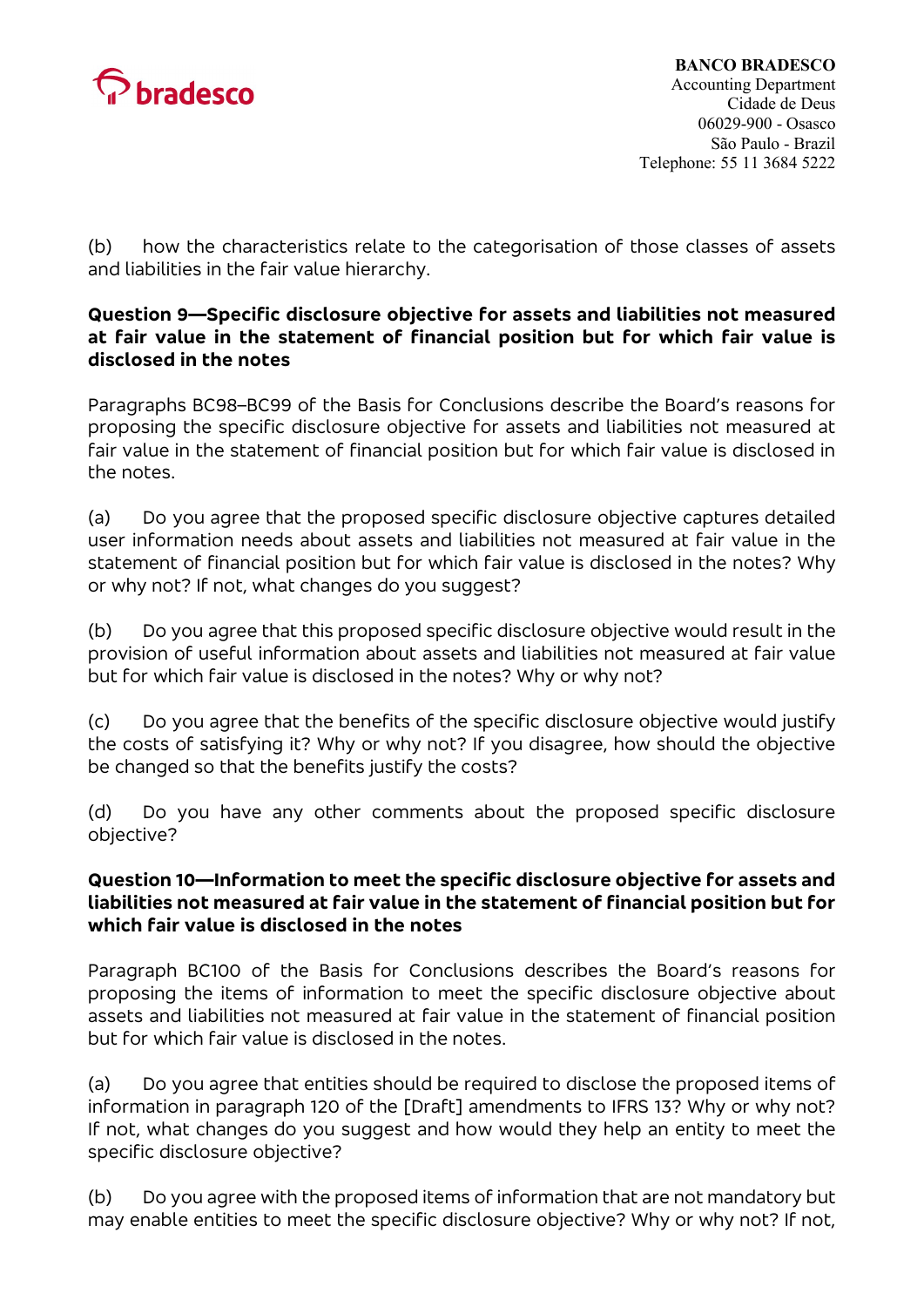

what changes do you suggest and how would they help an entity to meet the specific disclosure objective?

**Other** 

## Question 11—Other comments on the proposed amendments to IFRS 13

Do you have any other comments on the proposed amendments to IFRS 13 in this Exposure Draft, including the analysis of the effects (paragraphs BC214–BC215 of the Basis for Conclusions) and the Illustrative Examples accompanying the Exposure Draft?

Proposed amendments to IAS 19 Employee Benefits applying the proposed Guidance

Defined benefit plans

In paragraphs 147A–147C of the [Draft] amendments to IAS 19, the Board proposes an overall disclosure objective that requires an entity to disclose information that enables users of financial statements to:

(a) assess the effect of defined benefit plans on the entity's financial position, financial performance and cash flows; and

(b) evaluate the risks and uncertainties associated with the entity's defined benefit plans.

## Answer Questions 5 to 11 - IFRS 13

We are not expecting any significant changes in the current disclosure carried out by Banco Bradesco.

One of the most importante changes that we verified is reduce of level 3 assets and liabilities disclosure, which usually represents a very low volume of financial instruments position. Today, for level 2 instruments, which is the vast majority of financial instruments position the disclosure requirements is much less detailed.

However, we do not see additional disclosures that could require further work.

Question 10 asks whether "Agree that entities should be required to disclose the items of information proposed in paragraph 120 (fair value measurement disclosure for each class of assets and liabilities not measured at fair value in the statement of financial position). ..."

Defined as a specific discloruse objective, we believe that it would be important for paragraph 120 to be approached as a non-mandatory disclosure to be evaluating by judgment for its relevance (Materiality) for the financial statements.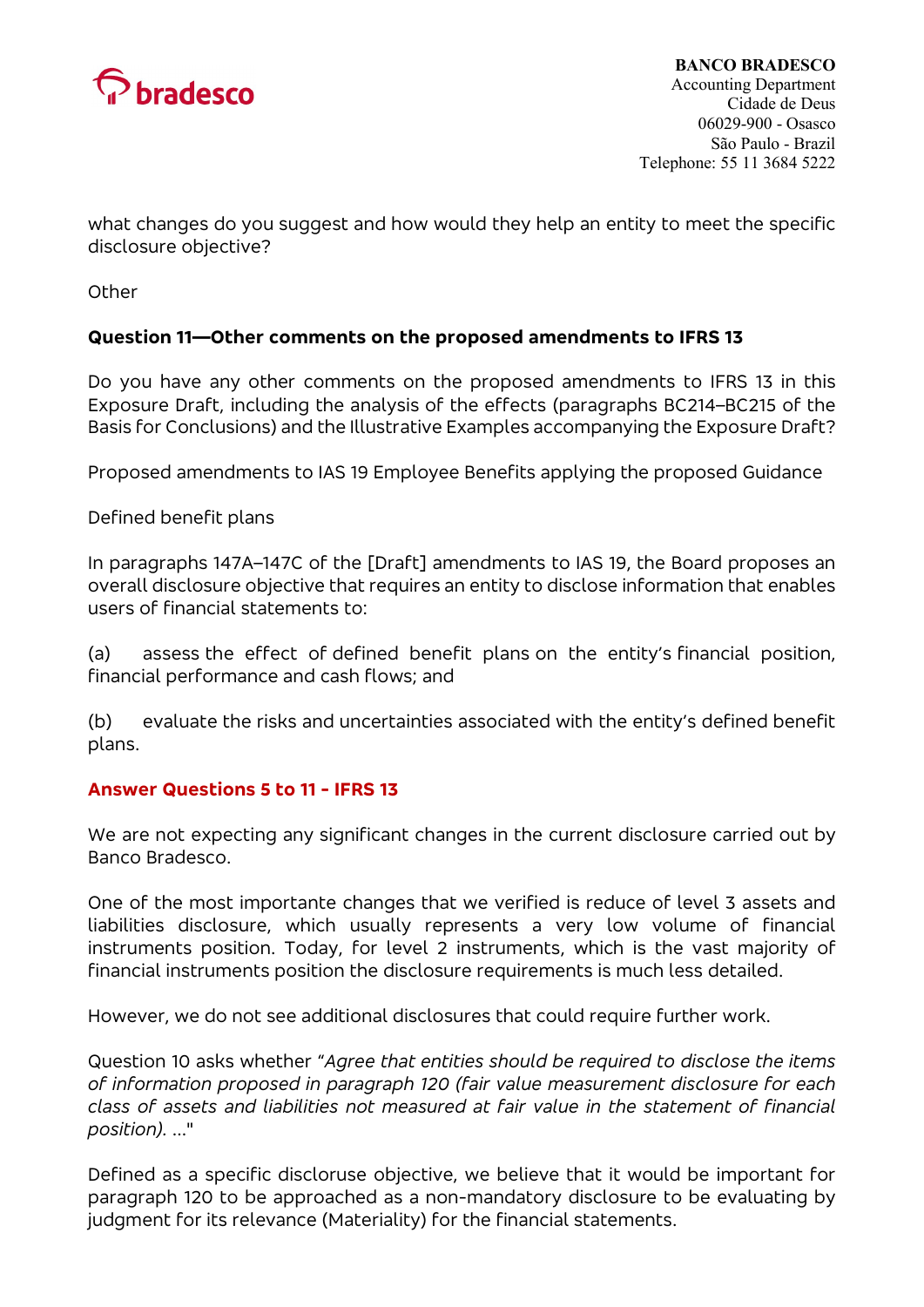

# Question 12—Overall disclosure objective for defined benefit plans

Paragraphs BC107–BC109 of the Basis for Conclusions describe the Board's reasons for proposing the overall disclosure objective for defined benefit plans.

Do you agree that this proposed objective would result in the provision of useful information that meets the overall user information needs about defined benefit plans? If not, what alternative objective do you suggest and why?

The Board proposes specific disclosure objectives that require an entity to disclose information about:

(a) amounts in the primary financial statements relating to defined benefit plans (paragraphs 147D–147F of the [Draft] amendments to IAS 19);

(b) the nature of, and risks associated with, defined benefit plans (paragraphs 147G–147I of the [Draft] amendments to IAS 19);

(c) expected future cash flows relating to defined benefit plans (paragraphs 147J–147M and A2–A7 of the [Draft] amendments to IAS 19);

(d) future payments to members of defined benefit plans that are closed to new members (paragraphs 147N–147P of the [Draft] amendments to IAS 19);

(e) measurement uncertainties associated with the defined benefit obligation (paragraphs 147Q–147S of the [Draft] amendments to IAS 19); and

(f) reasons for changes in the amounts recognised in the statement of financial position for defined benefit plans (paragraphs 147T–147W of the [Draft] amendments to IAS 19).

## Question 13—Specific disclosure objectives for defined benefit plans

Paragraphs BC110–BC145 of the Basis for Conclusions describe the Board's reasons for proposing the specific disclosure objectives about defined benefit plans, and discuss approaches that the Board considered but rejected.

(a) Do you agree that the proposed specific disclosure objectives capture detailed user information needs about defined benefit plans? Why or why not? If not, what changes do you suggest?

(b) Do you agree that the proposed specific disclosure objectives would result in the provision of relevant information and the elimination of irrelevant information about defined benefit plans in financial statements? Why or why not?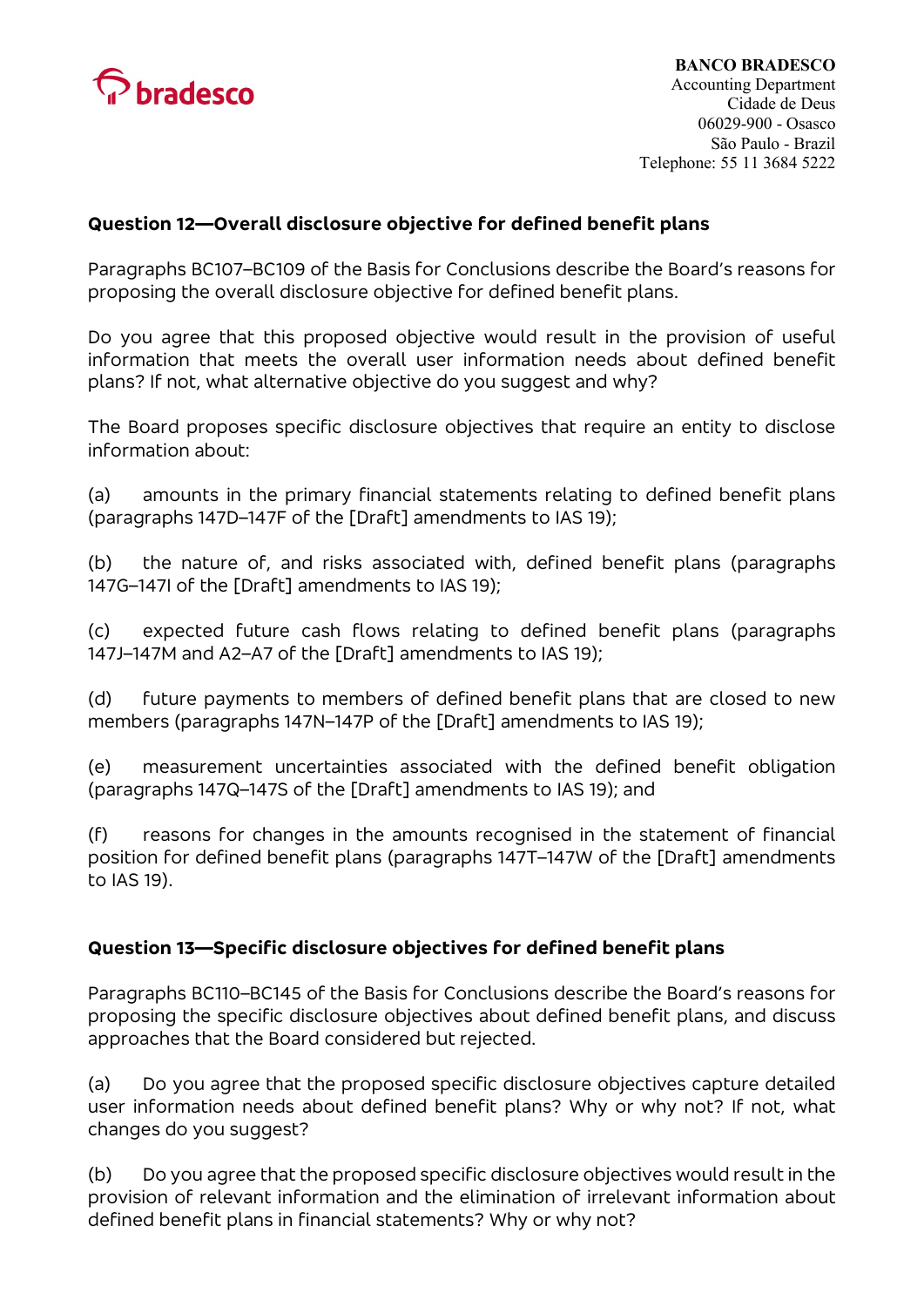

(c) Do you agree that the benefits of the specific disclosure objectives would justify the costs of satisfying them? Why or why not? If you disagree, how should the objectives be changed so that the benefits justify the costs? Please indicate the specific disclosure objective(s) to which your comments relate.

(d) Do you have any other comments on the proposed specific disclosure objectives?

Please indicate the specific disclosure objective(s) to which your comments relate.

# Question 14—Information to meet the specific disclosure objectives for defined benefit plans

Paragraphs BC110–BC145 of the Basis for Conclusions describe the Board's reasons for proposing the items of information to meet the specific disclosure objectives about defined benefit plans, and discuss information that the Board considered but decided not to include.

(a) Do you agree that entities should be required to disclose the proposed items of information in paragraphs 147F, 147M and 147V of the [Draft] amendments to IAS 19? Why or why not? If not, what changes do you suggest and how would they help an entity to meet the specific disclosure objectives?

(b) Do you agree with the proposed items of information that are not mandatory but may enable entities to meet each specific disclosure objective? Why or why not? If not, what changes do you suggest and how would they help an entity to meet the specific disclosure objective?

## Defined contribution plans

In paragraph 54A of the [Draft] amendments to IAS 19, the Board proposes an overall disclosure objective that requires an entity to disclose information that enables users of financial statements to understand the effect of defined contribution plans on the entity's financial performance and cash flows.

# Question 15—Overall disclosure objective for defined contribution plans

Paragraphs BC156–BC158 of the Basis for Conclusions describe the Board's reasons for proposing the overall disclosure objective for defined contribution plans.

Do you agree that this proposed objective would result in the provision of useful information that meets the overall user information needs about defined contribution plans? If not, what alternative objective do you suggest and why?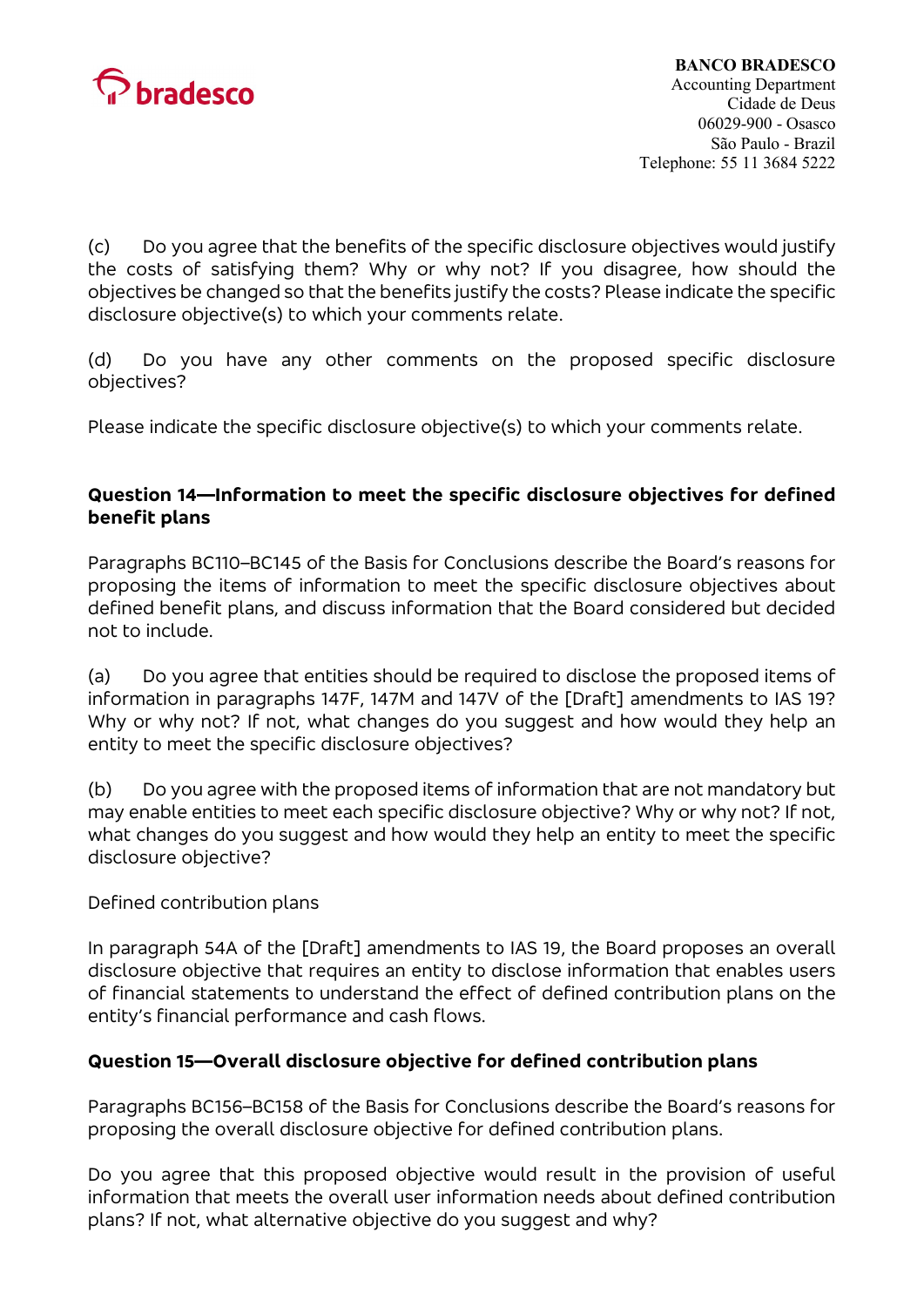

Multi-employer plans and defined benefit plans that share risks between entities under common control

The Board proposes that an entity comply with the overall disclosure objective for defined contribution plans if the entity classifies its multi-employer plan as a defined contribution plan (paragraph 54A of the [Draft] amendments to IAS 19).

The Board proposes that an entity comply with the overall disclosure objective for defined contribution plans and the specific disclosure objective about the nature of, and risks associated with, defined benefit plans if the entity:

(a) accounts for a multi-employer defined benefit plan as if it were a defined contribution plan (paragraph 148A of the [Draft] amendments to IAS 19); or

(b) participates in a defined benefit plan that shares risks between entities under common control and accounts for the contribution payable for the period in accordance with paragraph 41 of IAS 19 (paragraph 149A of the [Draft] amendments to IAS 19).

The Board proposes that an entity comply with the overall disclosure objective and specific disclosure objectives for defined benefit plans if the entity:

(a) accounts for a multi-employer defined benefit plan as a defined benefit plan (paragraph 148C of the [Draft] amendments to IAS 19); or

(b) participates in a defined benefit plan that shares risks between entities under common control and accounts for an allocation of the net defined benefit cost in accordance with paragraph 41 of IAS 19 (paragraph 149C of the [Draft] amendments to IAS 19).

## Question 16—Disclosures for multi-employer plans and defined benefit plans that share risks between entities under common control

Paragraphs BC159–BC166 of the Basis for Conclusions describe the Board's reasons for proposing which disclosure objectives should apply for multi-employer plans and defined benefit plans that share risks between entities under common control.

Do you agree that these proposals would result in the provision of useful information that meets the overall user information needs about these plans? If not, what alternative approach do you suggest and why?

Other types of employee benefit plans